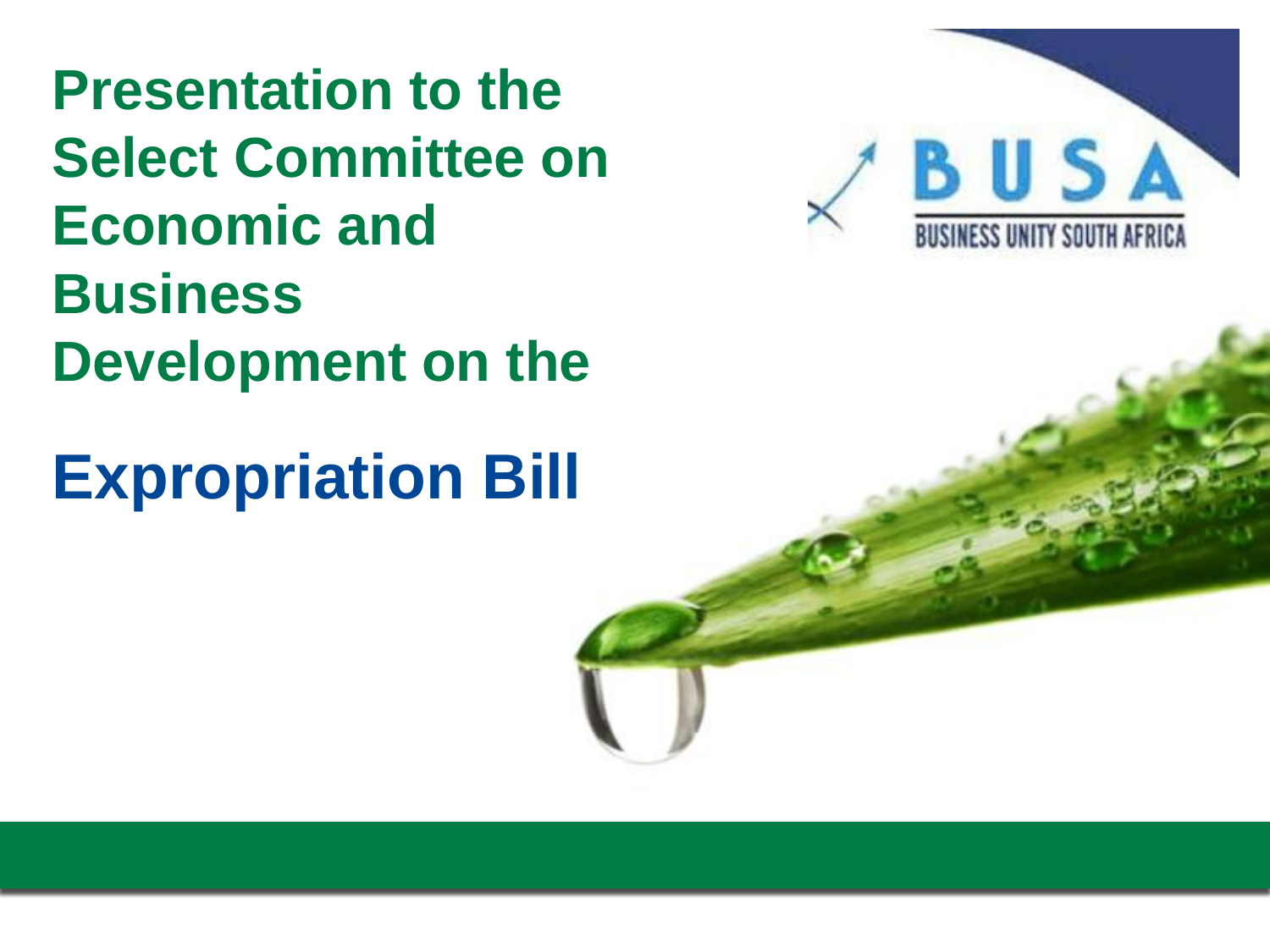# **Introduction**

## **Business Unity South Africa (BUSA)**

- BUSA is a confederation of business organisations including:
	- chambers of commerce and industry;
	- professional associations;
	- corporate associations; and
	- unisectoral organisations.
- Voice of Business on Macro economic and high level issues.
- BUSA's function to ensure that business plays a constructive role in the country's economic growth and development.
- BUSA also represents the interests of Organised Business in NEDLAC where the Bill was thoroughly debated.



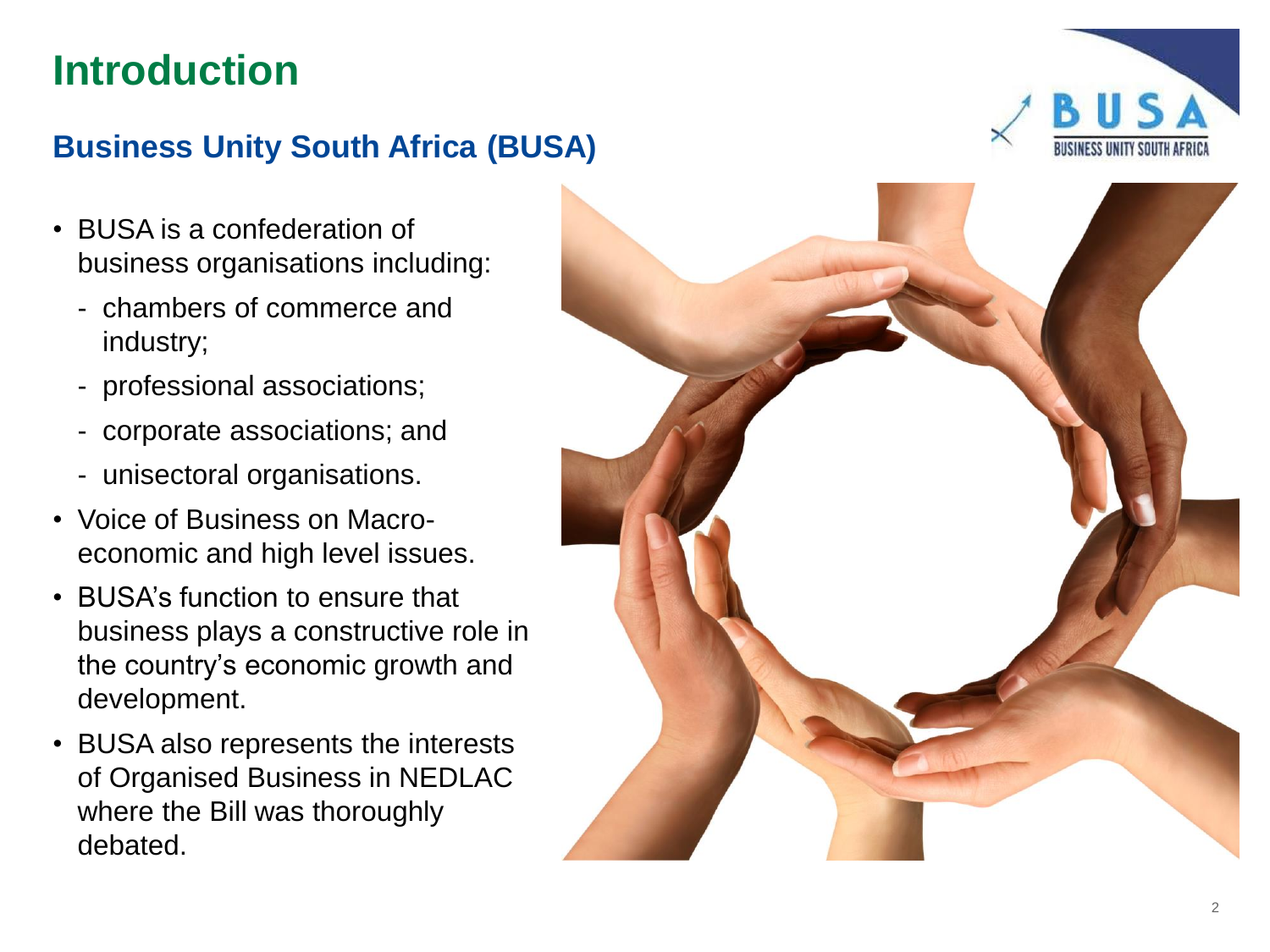# **Introduction**

## **The NEDLAC Process**

- Transparent and inclusive process followed at NEDLAC.
- Areas of disagreement NEDLAC included:
	- − Def. of "public interest"
	- − Role of market value in compensation
	- − Involuntary nature of expropriation as a factor influencing compensation;
	- − 80/20% payment (20% being withheld for outstanding municipal taxes etc.; and
	- − Issue of urgent expropriation.
- Most of these issues have been addressed, but a few critical issues remain

*"BUSA wishes to commend the Department of Public Works on the transparent and inclusive manner in which consultations have taken place "*



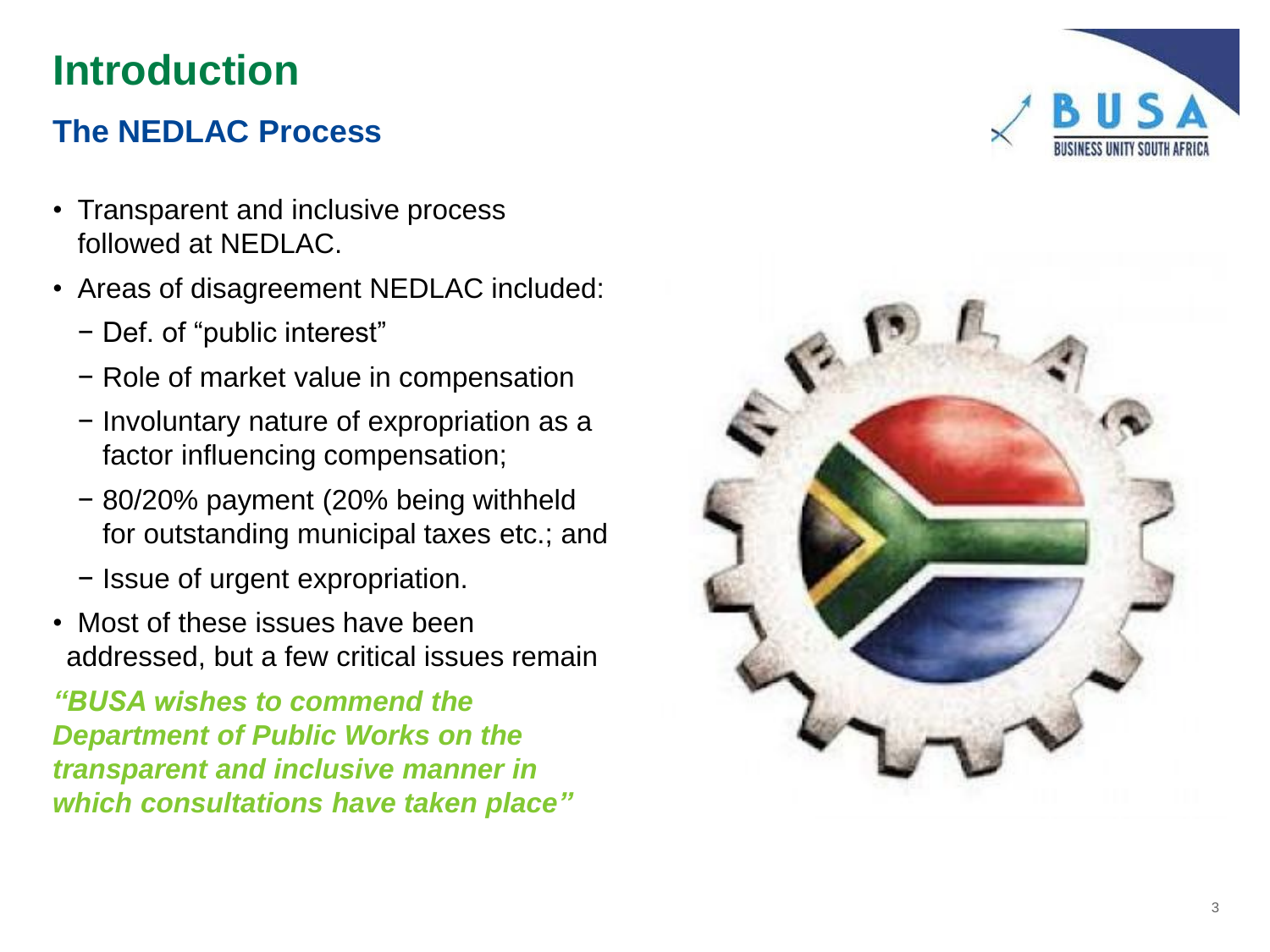### **General comments**

- BUSA realizes that expropriation is a power which governments across the globe can use as a last resort to advance the public interest.
- However, in the current economic climate, it is critical that we instill the utmost confidence in local and foreign investors.
- Certainty is key for investment confidence.
- Investors need to know
	- − what kind of property can be expropriated;
	- − the extent to which their property rights can be regulated ;
	- − whether they will be fairly compensated for loss;
	- − whether they will have unlimited access to the courts; and
	- − how the process of expropriation will unfold.

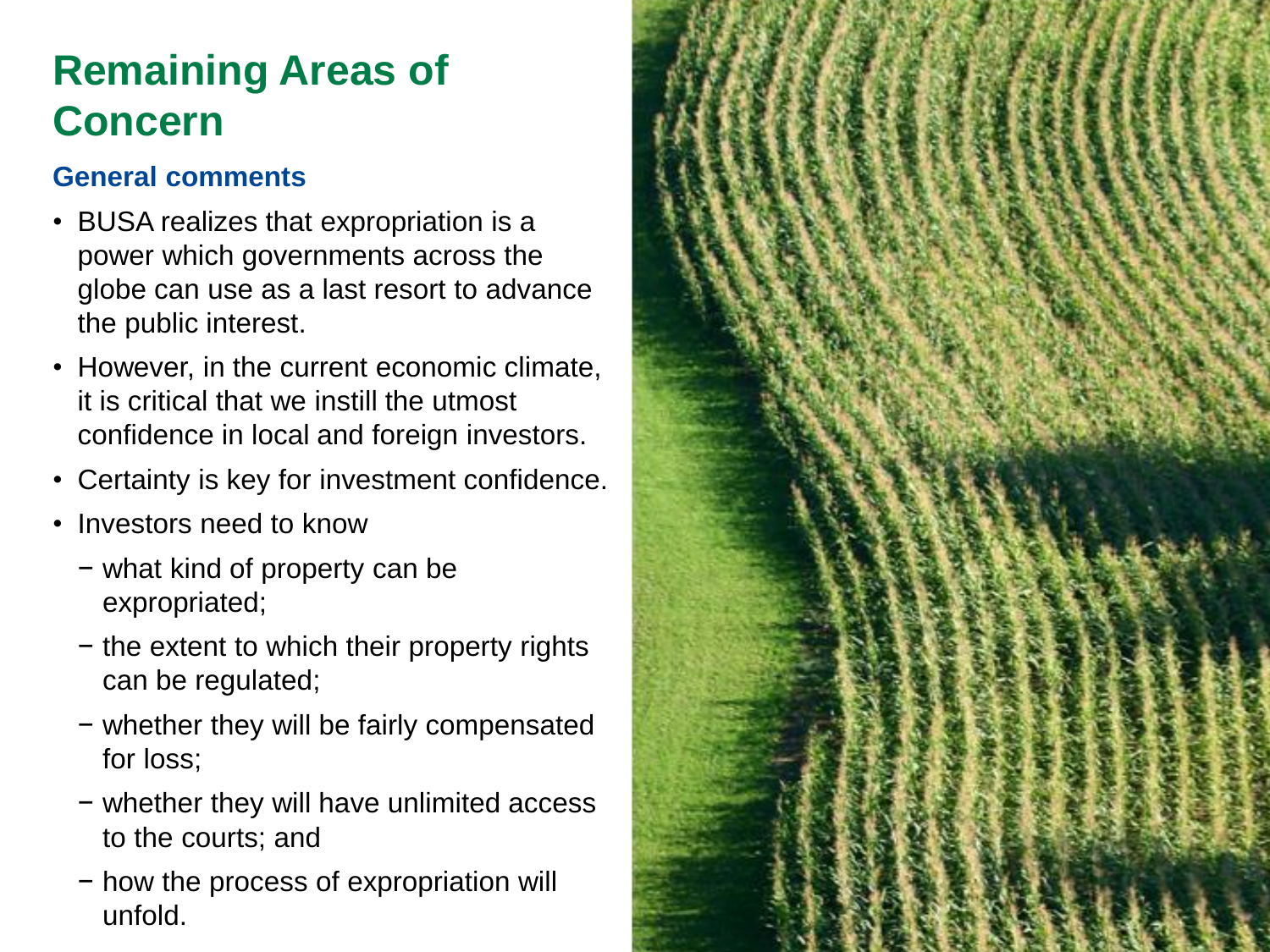## **Specific Comments**

## **Definition of "Expropriation"**

- No definition in the initial Bill considered by NEDLAC; definition inserted by the Portfolio Committee.
- Proposed definition limits concept to instances where the state acquires rights in property
- This definition is limiting and out of line with international jurisdictions.
- Internationally;
	- − Concept developed by the courts on a case by case basis, not defined;
	- − Courts retain discretion to determine when state encroachment on property rights qualifies as an expropriation.
- Def. must be wide enough to include all forms of expropriation recognised internationally

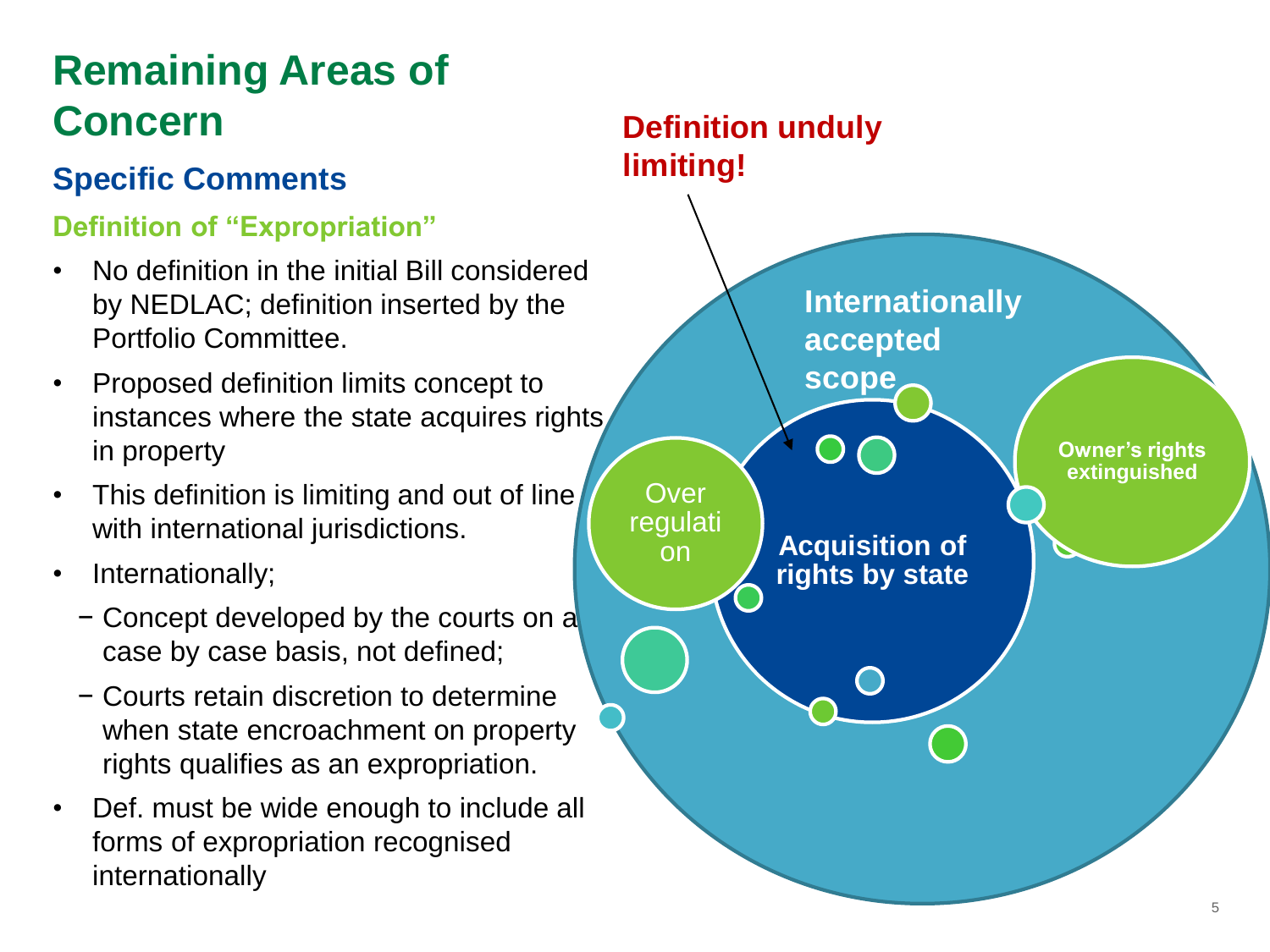## **Specific Comments Limiting Limiting**

### **Definition of "Expropriation"**

- **Danger:** Narrow definition opens the door for government action that severely limits property rights without compensation!
- Concept of 'expropriation' not defined in the Constitution.
- **Danger:** a court could interpret the concept in the Constitution wider than proposed definition!
- Focus should be on the loss that the owner suffers, not on acquisition by government organs.
- Alternative definition:

*"Expropriation means the compulsory acquisition or modification of property by an organ of state in the exercise of its statutory powers "*

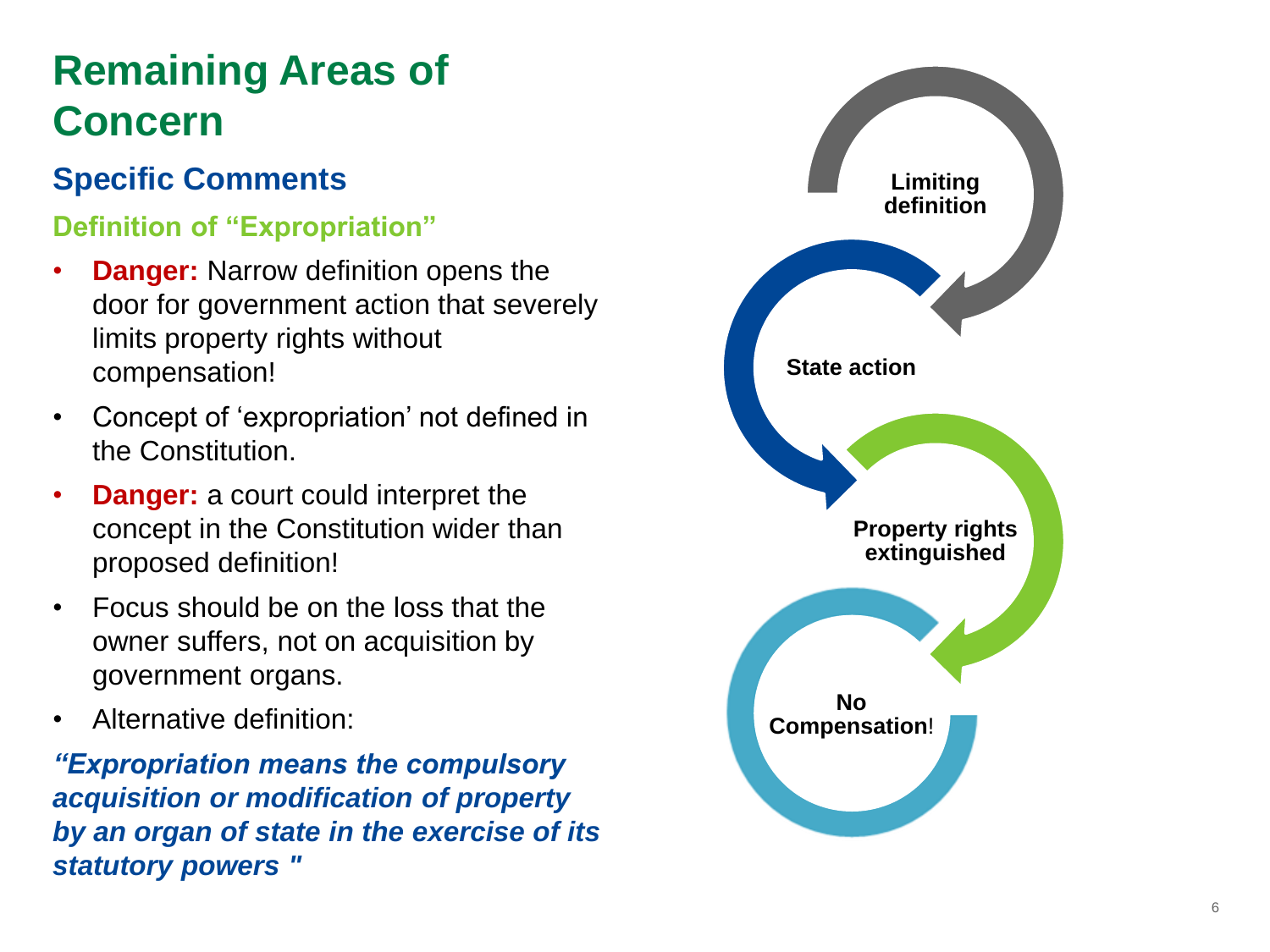## **Specific Comments**

### **Definition of "Public Interest"**

- Proposed definition broader than that contained in s 25 (4) of the Constitution.
- Bill does not clearly define what is meant by this additional wording.
- Open to wide interpretation, which creates market uncertainty.
- Bill should not expand on the wording in the Constitution

## **"Definition of "Public Purpose"**

- Definition incomplete:
	- − Need for clear regulation of the "public purpose" requirement in legislation to ensure conformity with section 25 (2) of the Constitution
- Provision should be made for regulations which define "public purpose"



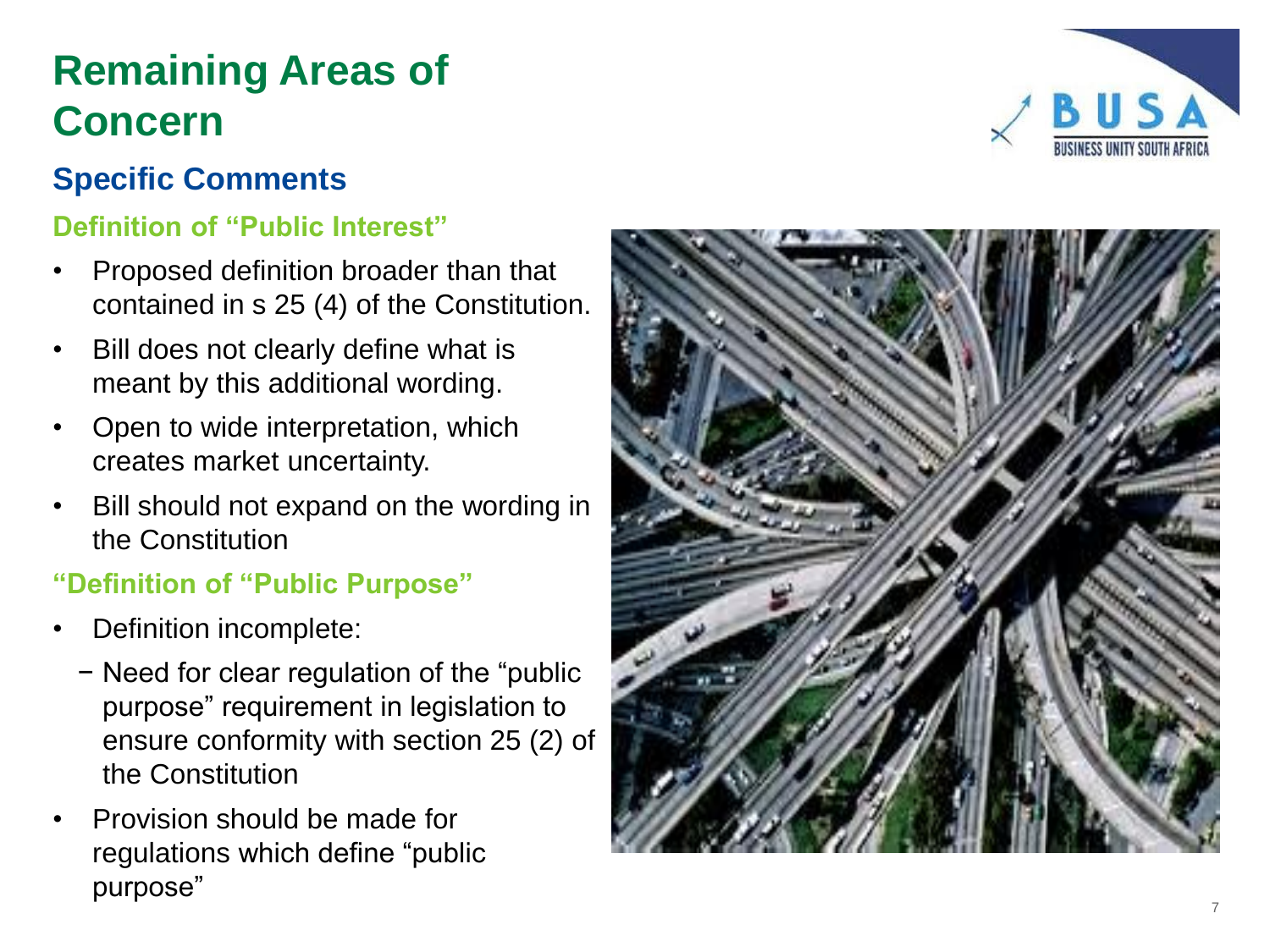# **Specific Comments**

#### **Clause 17**

- Section regarding the payment of 80% of the compensation has been removed, which is welcomed .
- Clause reworded to clarify that payment takes place no later than the date at which the right to possession passes.
- Timing of payment of compensation still poses a concern :
	- − If payment only takes place when possession passes, it may leave the owner and holders of unregistered rights little or no time to finance alternative accommodation.

*"BUSA proposes compensation be paid 15 days before possession passes so as to enable the owner or right holder to make alternative arrangements"*



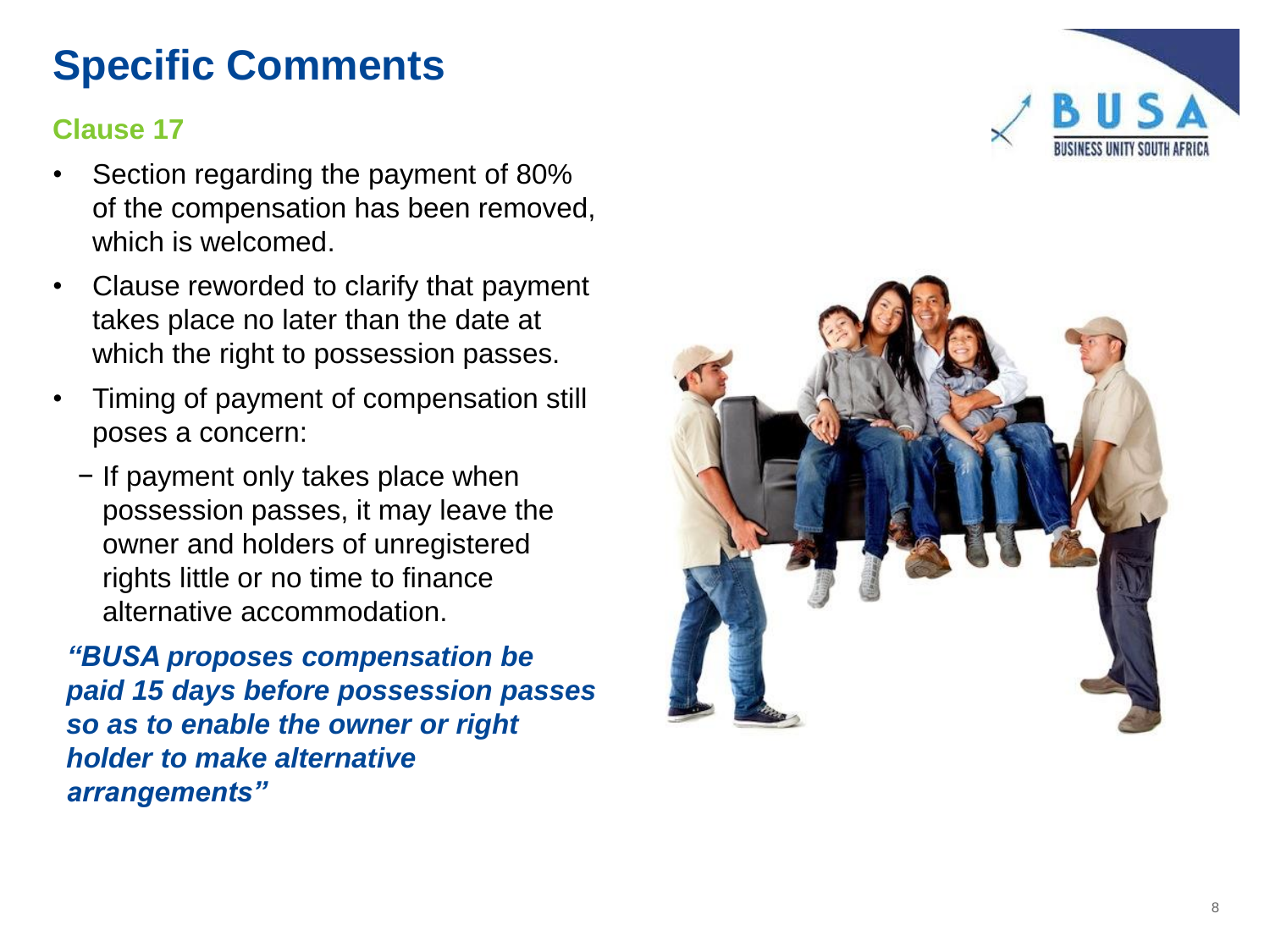# **Welcome amendments**

### **Clauses 15 & 22**

• Scrapping of the 'deeming provision'; and introduction of mediation welcomed

#### **Clause 27**

- Previously, a person would be guilty of an offence and liable to a fine or imprisonment not exceeding 6 months if that person failed to:
	- − inform the authority of any holders of unregistered rights known to him;
	- − inform the authority of any lease, purchase agreement or lien over the property; or
	- − give the above information when the authority calls upon him to do so in the notice of intention to expropriate.
- In the latest version of the Bill, the listed conduct would no longer constitute an offence but rather civil (administrative) fine.

*"BUSA welcomes this amendment"*

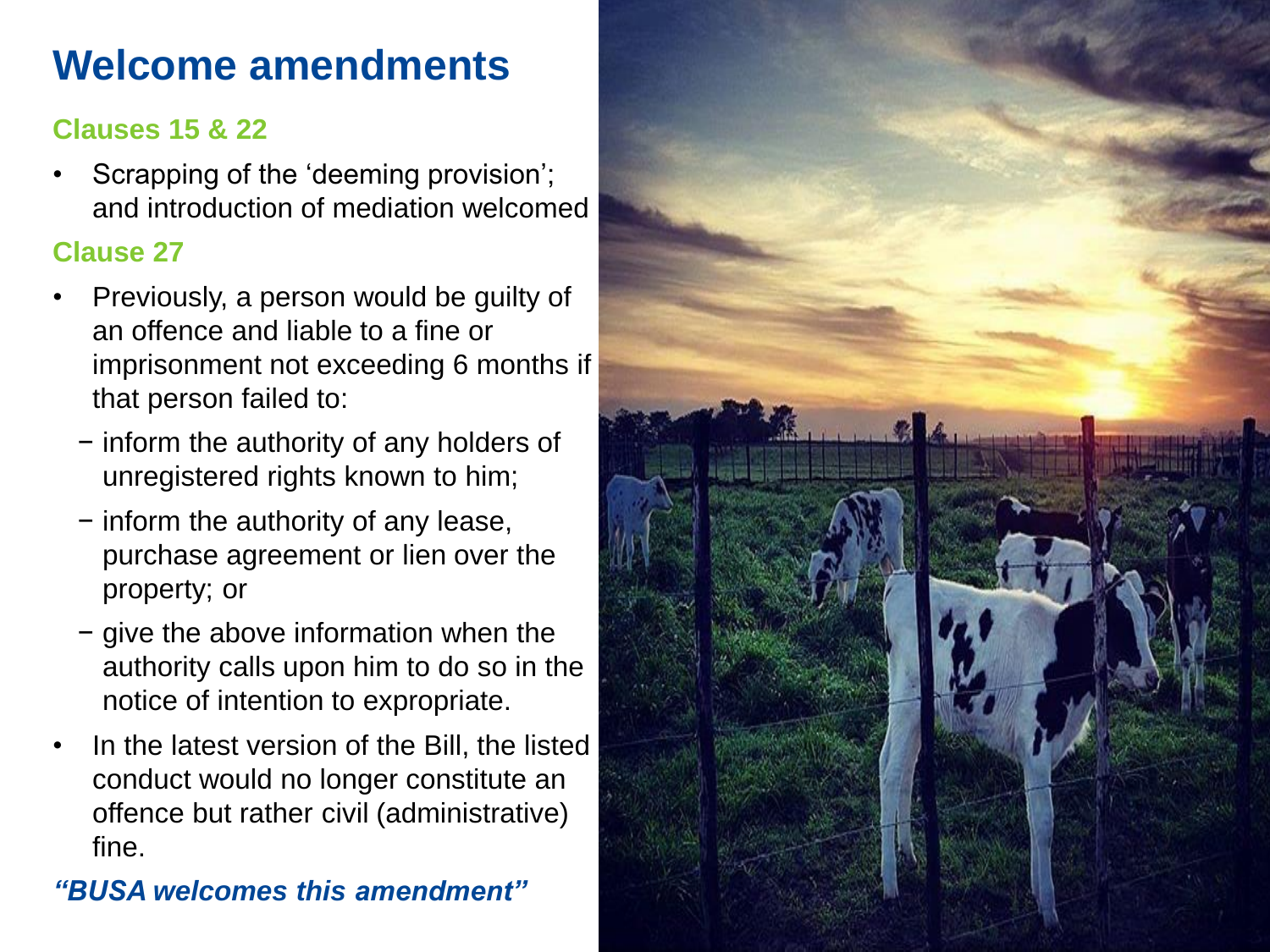# **compensation and the payment thereof**

- BUSA recognises that market value is but one consideration listed in section 25 (3), However we must emphasise economic realities.
- Global regulatory requirements require lenders to use market value as the basis for mortgages,
	- − BUSA therefore in support of keeping clause 12 (1) (c) as is.
- Existing Expropriation Act caters for consequential loss = no valid reason to exclude it now.
- The list of factors in the Constitution is not exhaustive, therefore no possible factors should be excluded or discounted if it could lead to a *'just and equitable'* outcome.
- Penalties required for late payment of compensation by the state.
- Market value = point of departure, other factors applied to adjust that figure (methodology applied by the courts)

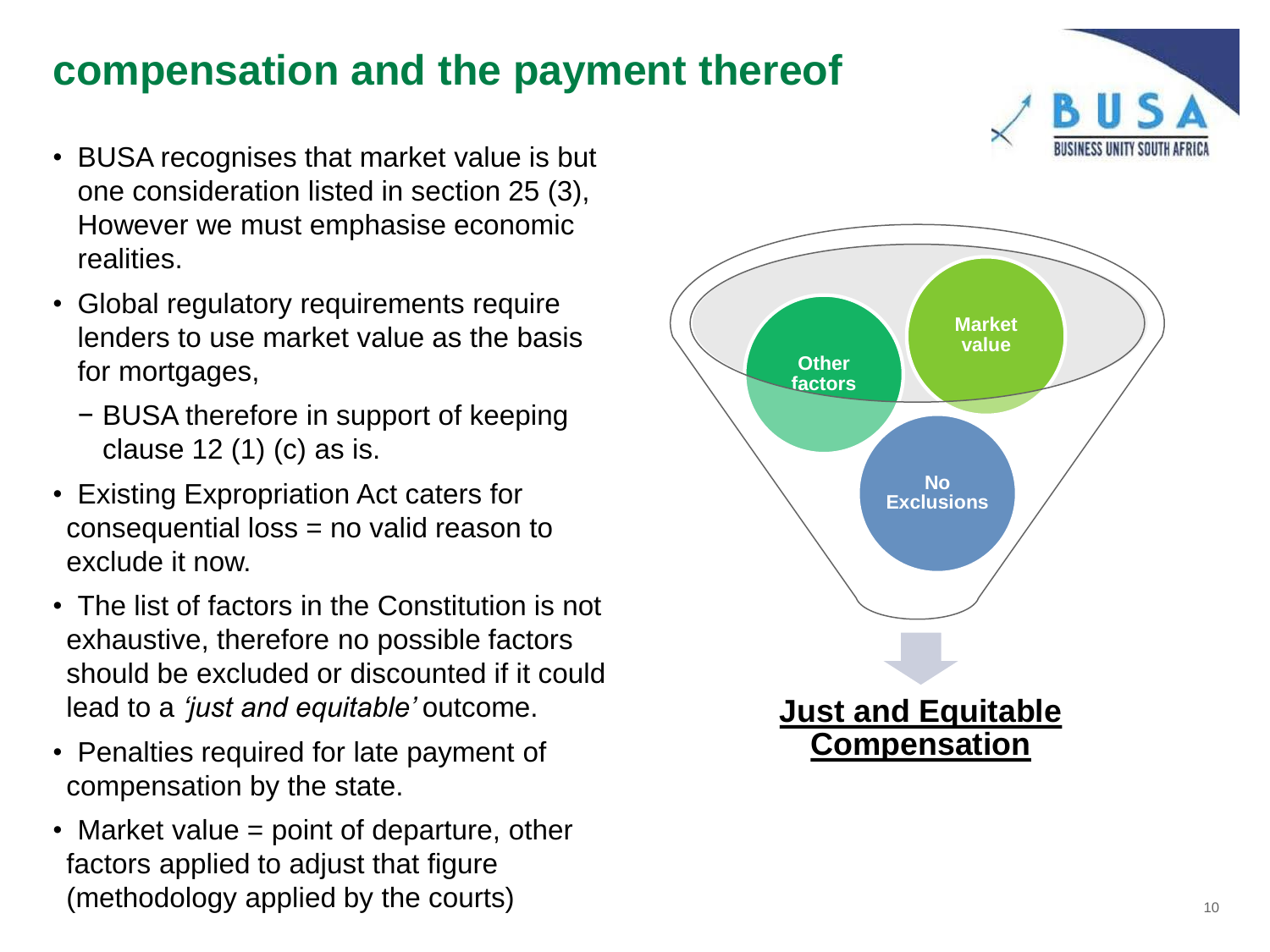# **Conclusion**



- **BUSA understands the need for expropriation but would like to urge government to do so with caution and in strict compliance with the Constitution**
	- Especially because expropriation itself places an inordinately heavy burden on the shoulders of particular individuals.
	- Should lenders incur losses, they may tighten their lending criteria to customers, increase their interest rates or withdraw from the market altogether.
- **South Africa's economy is faced with its greatest challenges in light of a depressed global macro environment**
	- There is a need to consolidate public finances, in the context of slower growth and rising debt.
	- We are also faced with the spectre of a possible ratings downgrade
- **South Africa cannot afford to a Bill that it works against investment promotion and growth. We urge the committee to address the few remaining issues with the Bill to reassure investors and promote the much needed growth of our economy.**
- **In order for South Africa to raise the growth rate and create jobs, both the investment and business climates must be conducive**.